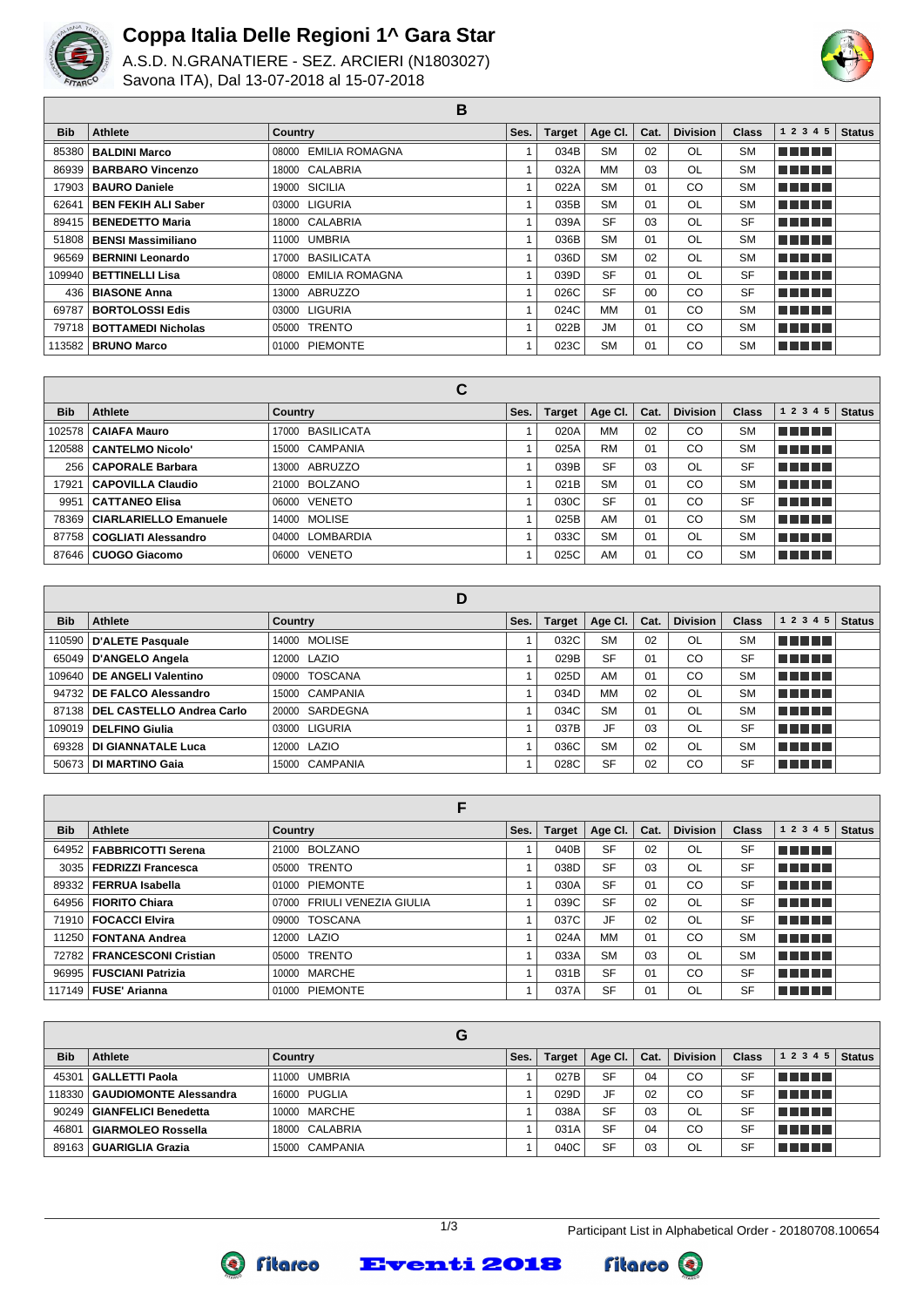

## **Coppa Italia Delle Regioni 1^ Gara Star**

A.S.D. N.GRANATIERE - SEZ. ARCIERI (N1803027) Savona ITA), Dal 13-07-2018 al 15-07-2018



| <b>Bib</b> | <b>Athlete</b>           | Country                | ' Ses. | <b>Target</b> | Age Cl. | Cat. | <b>Division</b> | <b>Class</b> | 1 2 3 4 5 | <b>Status</b> |
|------------|--------------------------|------------------------|--------|---------------|---------|------|-----------------|--------------|-----------|---------------|
|            | 94938   IVANOVA Nataliya | <b>UMBRIA</b><br>11000 |        | 038C          | MF      | 03   | ៱៲<br>◡∟        | SF           |           |               |

| <b>Bib</b> | <b>Athlete</b>           | Country           | Ses. | Target | Age Cl.   Cat. |    | <b>Division</b> | <b>Class</b> | $ 12345 $ Status |  |
|------------|--------------------------|-------------------|------|--------|----------------|----|-----------------|--------------|------------------|--|
|            | 45486   LA TERRA Jessica | 19000 SICILIA     |      | 037D   | <b>SF</b>      | 01 | OL              | <b>SF</b>    | TI TITLE         |  |
|            | 21224   LAVEZZARO Luca   | PIEMONTE<br>01000 |      | 036A   | <b>SM</b>      | 02 | OL              | <b>SM</b>    | a populati       |  |

|            |                            | M                    |      |        |           |      |                 |              |           |               |
|------------|----------------------------|----------------------|------|--------|-----------|------|-----------------|--------------|-----------|---------------|
| <b>Bib</b> | Athlete                    | Country              | Ses. | Target | Age Cl.   | Cat. | <b>Division</b> | <b>Class</b> | 1 2 3 4 5 | <b>Status</b> |
| 16841      | MARCHETTI Gabriella        | 02000 VALLE D'AOSTA  |      | 027C   | MF        | 04   | CO              | <b>SF</b>    | T FIFITI  |               |
|            | 73102   MARCOSANO Giuseppe | 16000 PUGLIA         |      | 020C   | <b>SM</b> | 01   | CO              | <b>SM</b>    | n din bir |               |
|            | 52105   MATTIUCCI Alfonso  | 13000 ABRUZZO        |      | 021A   | МM        | 01   | CO              | <b>SM</b>    | n din din |               |
|            | 96572   MECCHI Maura       | 17000 BASILICATA     |      | 030D   | <b>SF</b> | 04   | CO              | <b>SF</b>    | TELEL     |               |
|            | 1213   MUZZIOLI Andrea     | 08000 EMILIA ROMAGNA |      | 024B   | MM        | 01   | CO              | <b>SM</b>    | TI TITLE  |               |

| <b>Bib</b> | <b>Athlete</b>               | Country          | Ses. | Target | Age Cl.   | Cat.          | <b>Division</b> | <b>Class</b> | 12345     | Status |
|------------|------------------------------|------------------|------|--------|-----------|---------------|-----------------|--------------|-----------|--------|
| 90230      | <b>NOLASCO Pietroluciano</b> | ABRUZZO<br>13000 |      | 033B   | <b>SM</b> | $\sim$<br>UZ. | OL              | SM           | a popular |        |

| <b>Bib</b> | Athlete                  | Country         | Ses. | <b>Target</b> | Age Cl.   | Cat. | <b>Division</b> | <b>Class</b> | 1 2 3 4 5  | <b>Status</b> |
|------------|--------------------------|-----------------|------|---------------|-----------|------|-----------------|--------------|------------|---------------|
|            | 41770   PALUMBO Piera    | 14000 MOLISE    |      | 028B          | MF        | 04   | CO              | <b>SF</b>    | T FIFIT T  |               |
| 83941      | <b>PASQUINELLI Katia</b> | 09000 TOSCANA   |      | 026B          | MF        | 01   | CO              | <b>SF</b>    | n din biri |               |
| 39797      | <b>PIANESI Lorenzo</b>   | 10000 MARCHE    |      | 020B          | <b>SM</b> | 01   | CO              | <b>SM</b>    | n din Film |               |
| 89260      | <b>PINNA Debora</b>      | 20000 SARDEGNA  |      | 041B          | <b>SF</b> | 01   | OL              | <b>SF</b>    | n din bir  |               |
|            | 88136   PORRU Giulia     | 06000 VENETO    |      | 041A          | <b>SF</b> | 02   | <b>OL</b>       | <b>SF</b>    | TE ELE     |               |
|            | 5723   PORTA Luigi       | 04000 LOMBARDIA |      | 021D          | <b>MM</b> | 01   | CO              | <b>SM</b>    | TELET      |               |

|            |                         | R                           |      |               |           |      |                 |              |            |               |
|------------|-------------------------|-----------------------------|------|---------------|-----------|------|-----------------|--------------|------------|---------------|
| <b>Bib</b> | Athlete                 | <b>Country</b>              | Ses. | <b>Target</b> | Age Cl.   | Cat. | <b>Division</b> | <b>Class</b> | 1 2 3 4 5  | <b>Status</b> |
| 21663      | RAFFOLINI Daniele       | 20000 SARDEGNA              |      | 020D          | <b>SM</b> | 01   | CO              | <b>SM</b>    | n na mats  |               |
| 79831      | RALLI Paolo             | 09000 TOSCANA               |      | 034A          | <b>SM</b> | 01   | OL              | <b>SM</b>    | MA MATIN   |               |
|            | 126756   ROCCA Anna     | 03000 LIGURIA               |      | 030B          | <b>SF</b> | 01   | CO              | <b>SF</b>    | n din bir  |               |
| 90941      | ROMAN ZOTTA David       | 07000 FRIULI VENEZIA GIULIA |      | 035A          | <b>JM</b> | 02   | OL.             | <b>SM</b>    | n din Film |               |
|            | 86642   ROMEO Francesco | 18000 CALABRIA              |      | 023A          | <b>SM</b> | 02   | <b>CO</b>       | <b>SM</b>    | T F F F F  |               |
|            | 2076   ROMOLI Marina    | 12000 LAZIO                 |      | 041C          | MF        | 02   | OL.             | <b>SF</b>    | n din bir  |               |
| 93307      | ∣ ROTA Althea           | 04000 LOMBARDIA             |      | 028D          | <b>SF</b> | 01   | CO              | <b>SF</b>    | T FI FI FI |               |
| 78088      | RUGGERI Antonino        | 06000 VENETO                |      | 035D          | <b>SM</b> | 01   | OL              | <b>SM</b>    | T FI FI FI |               |

|            |                             | S<br><b>Division</b><br>1 2 3 4 5<br>Age Cl.<br><b>Class</b><br>Ses.<br><b>Target</b><br>Cat.<br>Country<br>n din din<br>JF<br><b>SF</b><br>038B<br>02<br>OL<br>04000 LOMBARDIA |  |      |           |    |           |           |             |               |  |  |  |  |
|------------|-----------------------------|---------------------------------------------------------------------------------------------------------------------------------------------------------------------------------|--|------|-----------|----|-----------|-----------|-------------|---------------|--|--|--|--|
| <b>Bib</b> | Athlete                     |                                                                                                                                                                                 |  |      |           |    |           |           |             | <b>Status</b> |  |  |  |  |
| 68459      | SALA Camilla                |                                                                                                                                                                                 |  |      |           |    |           |           |             |               |  |  |  |  |
| 99027      | SARACINO Marco              | 16000 PUGLIA                                                                                                                                                                    |  | 032B | <b>JM</b> | 01 | OL        | <b>SM</b> | MA MARIT    |               |  |  |  |  |
| 59696      | <b>SCRIBANI Adriano</b>     | 19000 SICILIA                                                                                                                                                                   |  | 033D | <b>SM</b> | 02 | OL        | <b>SM</b> | T FIFTE T   |               |  |  |  |  |
|            | 77092   SECULIN Luca        | 07000 FRIULI VENEZIA GIULIA                                                                                                                                                     |  | 022C | <b>SM</b> | 01 | <b>CO</b> | <b>SM</b> | TITI TITI   |               |  |  |  |  |
| 107844     | SERAFINI Martina            | 07000 FRIULI VENEZIA GIULIA                                                                                                                                                     |  | 026A | <b>RF</b> | 01 | CO        | <b>SF</b> | ma matsa    |               |  |  |  |  |
|            | 27430   SERI Marco          | 10000 MARCHE                                                                                                                                                                    |  | 035C | <b>SM</b> | 01 | OL.       | <b>SM</b> | TI TITLE    |               |  |  |  |  |
| 106900     | SICHERI Massimiliano Armide | 02000 VALLE D'AOSTA                                                                                                                                                             |  | 023B | MМ        | 01 | CO        | <b>SM</b> | n din din   |               |  |  |  |  |
| 5427       | <b>SIDERI Roberta</b>       | 20000 SARDEGNA                                                                                                                                                                  |  | 027A | <b>SF</b> | 03 | CO        | <b>SF</b> | TI TITLE    |               |  |  |  |  |
| 70070      | SPERA Alessia               | 16000 PUGLIA                                                                                                                                                                    |  | 040A | <b>SF</b> | 02 | OL        | <b>SF</b> | TI FI FI FI |               |  |  |  |  |



Fitarco <sup>®</sup>



**Q** fitarco